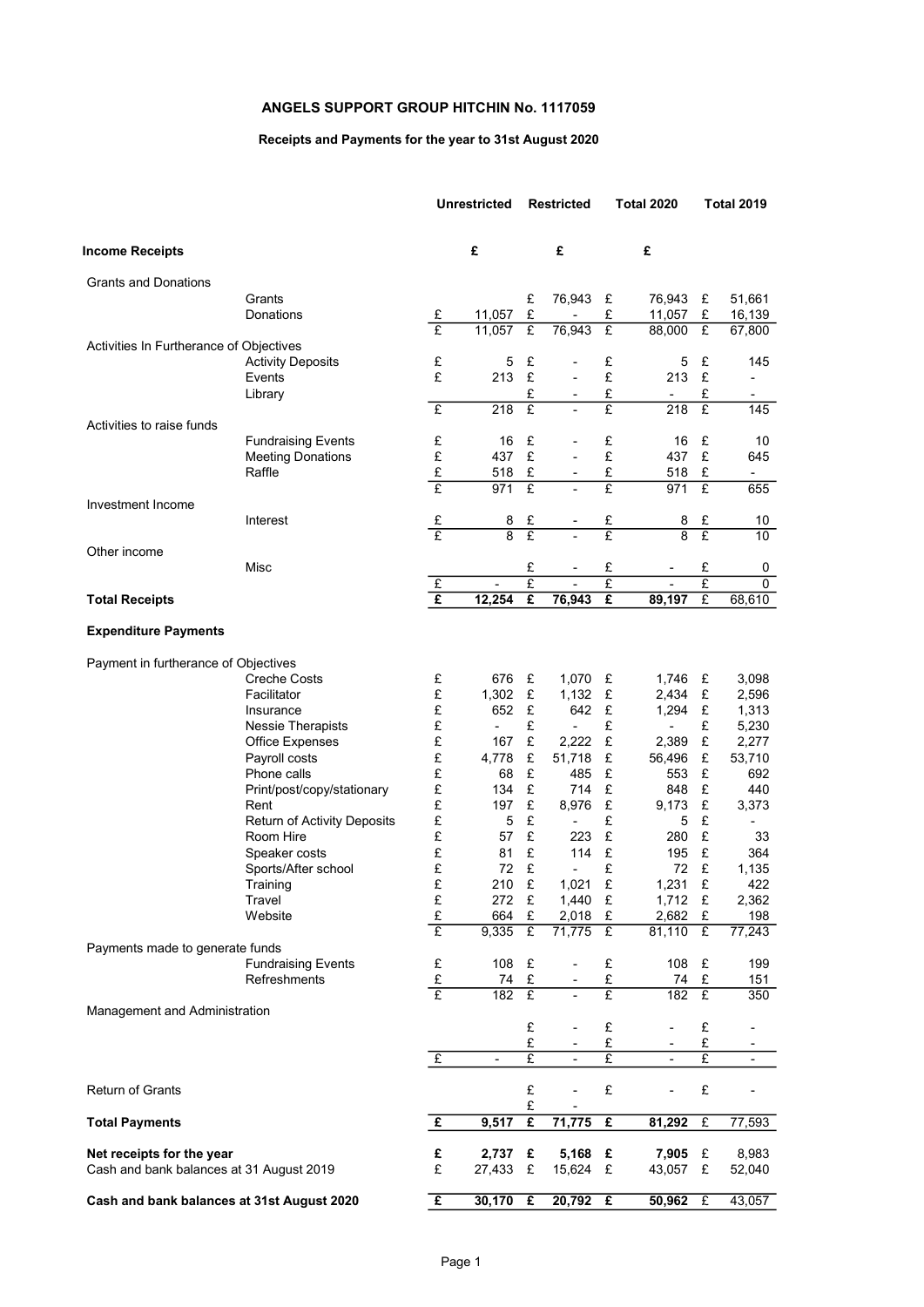### ANGELS SUPPORT GROUP HITCHIN

### Statement of Assets and Liabilities at 31st August 2020

|                        | <b>Bank Account</b> |        | Cash in<br>Hand |    | Total at 31st<br>August 20 |        |
|------------------------|---------------------|--------|-----------------|----|----------------------------|--------|
| <b>MONETARY ASSETS</b> |                     |        |                 |    |                            |        |
| General Fund           | £                   | 30,140 | $\mathcal{L}$   | 30 | £                          | 30,170 |
| The National Lottery   | £                   | 15,404 |                 |    | £                          | 15,404 |
| St James Foundation    | £                   | 3,089  |                 |    | £                          | 3,089  |
| Shanly Foundation      | £                   | 1.799  |                 |    | £                          | 1,799  |
| Tesco Bags of Help     | £                   | 500    |                 |    | £                          | 500    |

| <b>Total Monetary Assets</b> | 50,932 £ 30 £ |  | 50,962 |
|------------------------------|---------------|--|--------|
|                              |               |  |        |

**OTHER ASSETS** 

None

#### **LIABILITIES**

None

| Approved by the trustees on     | /06/2021<br>ت Signature | and signed on its behalf by:<br>Name: JOHN SKEELES |  |  |  |
|---------------------------------|-------------------------|----------------------------------------------------|--|--|--|
|                                 | Signature :--           | $C.$ Louise<br>Name :- $\mathsf{C}$ .              |  |  |  |
| These accounts were prepared by |                         |                                                    |  |  |  |
|                                 |                         | RAINE SIMCOX                                       |  |  |  |